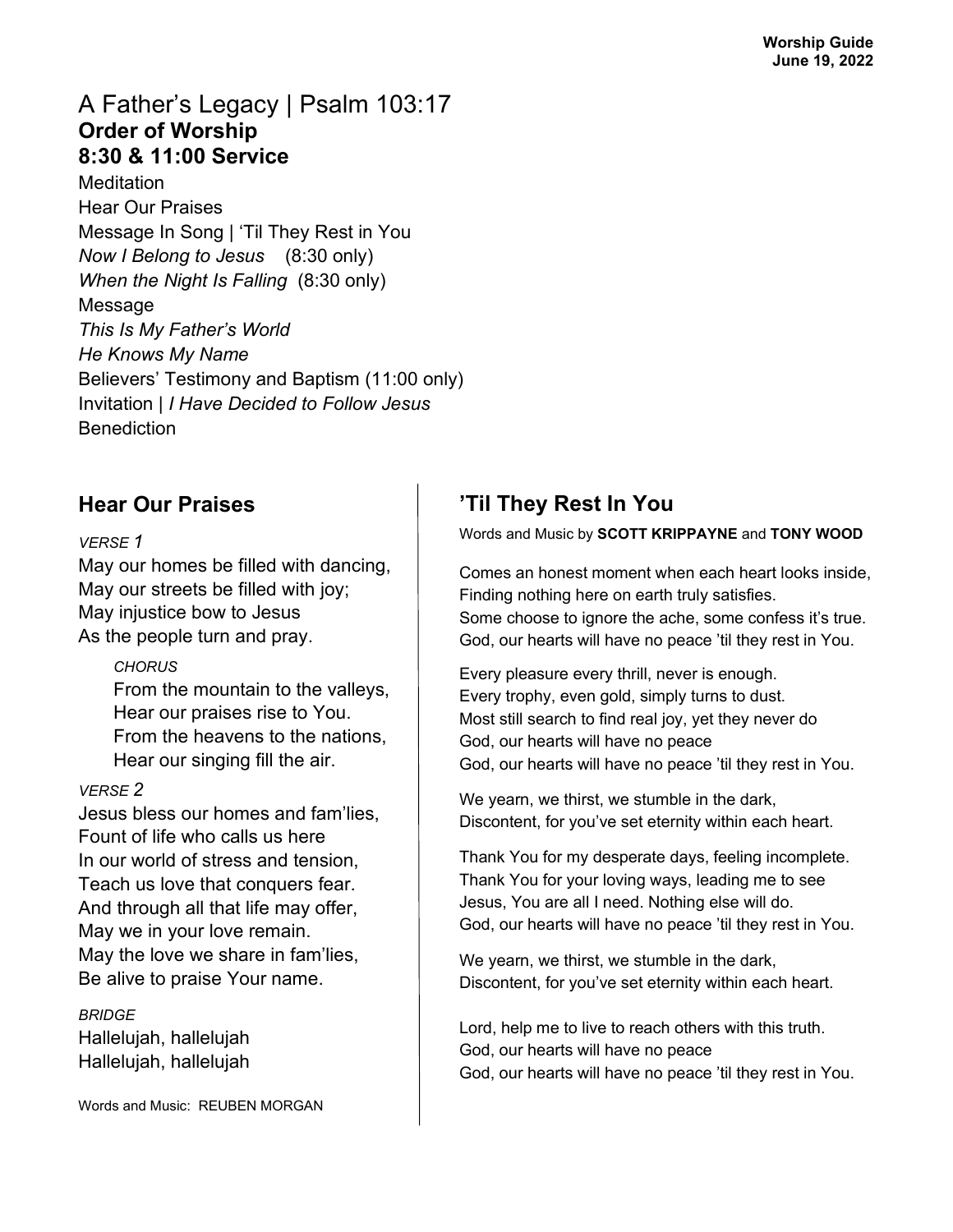## **Now I Belong to Jesus**

### *VERSE 1*

Jesus, my Lord, will love me forever, From Him no pow'r of evil can sever. He gave His life to ransom my soul. Now I belong to Him.

> *CHORUS* Now I belong to Jesus, Jesus belongs to me; Not for the years of time alone, But for eternity.

## *VERSE 2*

Once I was lost in sin's degradation; Jesus came down to bring me salvation, Lifted me up from sorrow and shame; Now I belong to Him.

### *VERSE 3*

Joy floods my soul, For Jesus has saved me, Freed me from sin That long had enslaved me; His precious blood He gave to redeem, Now I belong to Him.

Words by LOUISA M.R. STEAD Music by WILLIAM J. KIRKPATRICK

# **When The Night Is Falling**

*VERSE 1* When the night is falling And the day is done, I can hear You calling "Come." I will come while You sing over me.

## *VERSE 2*

When the night surrounds me, All my dreams undone, I can hear You calling "Come." I will come while you sing over me. When the night would hide my way, I will listen until I hear You say:

## *CHORUS*

"How I love you, child, I love you"; "How I love you, child, I love you"; "How\_\_\_ I love you." Hallelujah, Hallelujah, Hallelujah, Hallelujah, Hal - - lelujah.

## *VERSE 3*

When this life is over And the race is run, I will hear you calling "Come." I will come while you sing over me.

Words and Music: DENNIS JERNIGAN

# **This Is My Father's World**

### *VERSE 1*

This is my Father's world and to my list'ning ears All nature sings and round me rings the music of the spheres. This is my Father's world. I rest me in the thought Of rocks and trees, of skies and seas, His hand the wonders wrought.

## *VERSE 2*

This is my Father's world. The birds their carol's raise, The morning light, the lily white, declare their Maker's praise. This is my Father's world. He shines in all that's fair, In the rustling grass, I hear Him pass, He speaks to me ev'rywhere.

## *VERSE 3*

This is my Father's world. Oh, let me ne'er forget That though the wrong seems oft so strong, God is the Ruler yet. This is my Father's world. The battle is not done.

Jesus who dies shall be satisfied and earth and heaven be one.

## *CHORUS*

I have a Father; He is my Father. He reigns in power and in love. I have a Father, my glorious Father, Creator, Master, King, my God.